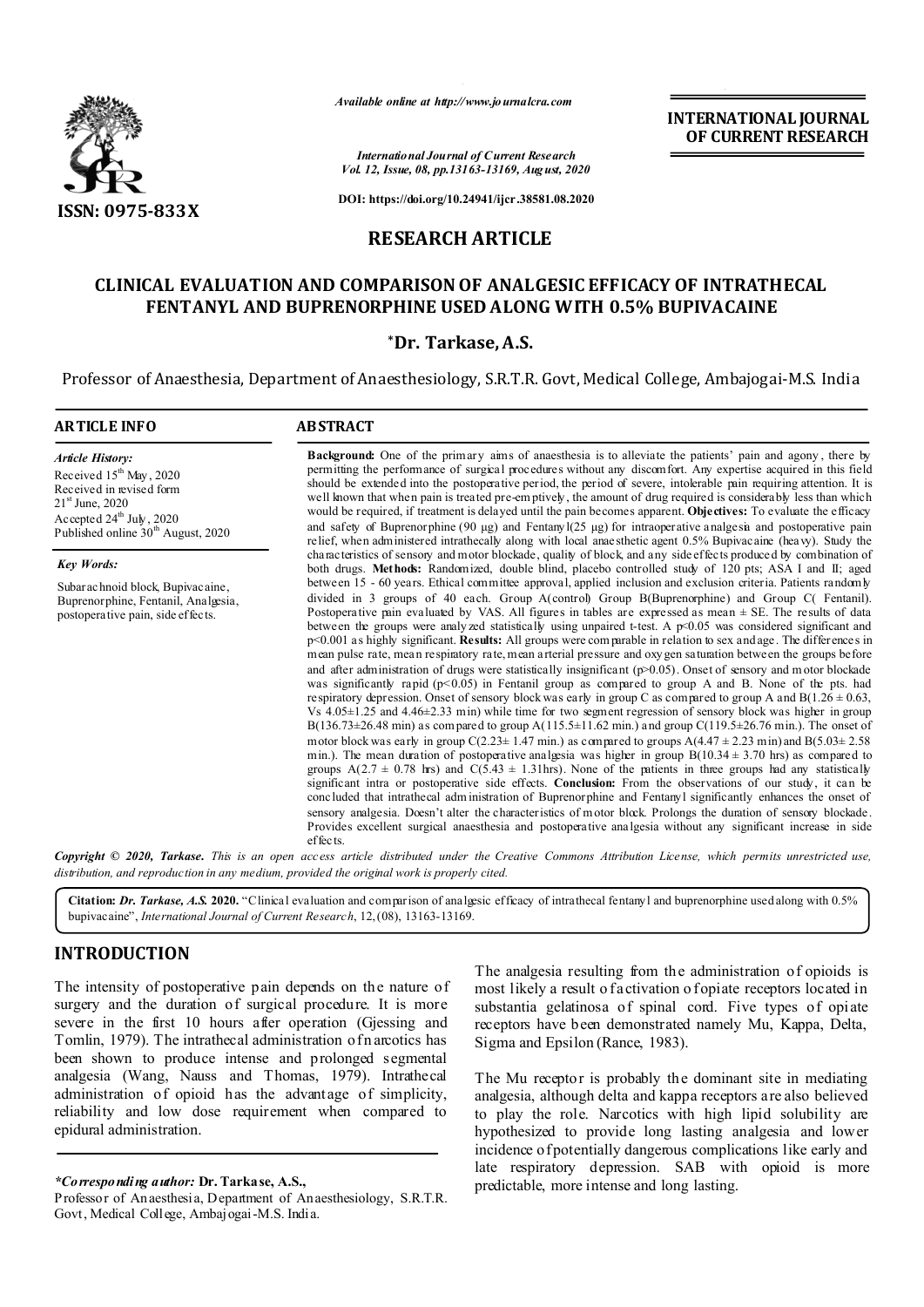## **Aims and Objectives**

- To evaluate the efficacy and safety of Buprenorphine (90) μg) and Fentanyl(25 μg) for intraoperative analgesia and postoperative pain relief, when administered intrathecally along with local anaesthetic agent 0.5% Bupivacaine (heavy) 3 ml.
- To find out characteristics o f sensory and motor blockade produced by combination of Buprenorphine + Bupivacaine and Fentanyl + Bupivacaine when injected intrathecally.
- To find out any untoward effects of Buprenorphine and Fentanyl when given intrathecally along with Bupivacaine.
- To compare between two opioids for analgesic potency and side effects.

# **MATERIALS AND METHODS**

After approval from hospital ethical committee and informed written consent of patients and relatives the Randomized, double blind, placebo controlled study was undertaken on 120 patients; ASA grade I and II; aged between 15 - 60 years.

## **INCLUSION CRITERIA**

Those patients who gave the consent for study. Age between 15 – 60 years. ASA Gr. I and II and Surgical procedures lasting for  $90 - 120$  min.

## **EXCLUSION CRITERIA**

Those patients on anticoagulants, MAO inhibitors, those taking drugs acting on central nervous systems as well as patients with compromised respiratory function, patients having any major systemic disease were excluded from the study. Each patient evaluated pre-an aesthetically and detail history about previous illness and drug treatment was elicited. All necessary investigations were done.

## **120 patients were randomly divided in 3 groups of 40 each.**

- Group  $A 3$  cc of Bupivacaine 0.5% (heavy) + 0.5 cc of normal saline
- Group  $B 3$  cc of Bupivacaine 0.5% (heavy) + 0.3 cc of Buprenorphine (90 μg) + 0.2 cc normal saline.
- Group C 3 cc of Bupivacaine  $0.5\%$  (heavy) + 0.5 cc of Fentanyl (25 μg)

After all monitors attached an intravenous access with 20 gauge cannula preloading with 20 cc/kg of Ringer lactate, lumbar puncture was done in L3-L4 interspace using 25 or 26 G spinal needle and drug injected as per groups. The characteristics of block, haemodynamic changes in pre, intra and postoperatively along with any side effects were noted in all three groups. Duration of adequate postoperative analgesia was recorded using a standard 10 cm linear visual analog scale (VAS).

 $(0=$  no pain,  $10=$  worst pain imaginable)

A VAS <6 showed adequate analgesia. All figures in tables are expressed as mean  $\pm$  SE. The results of data between the groups were analyzed statistically using unpaired t-test.

A  $p<0.05$  was considered significant and  $p<0.001$  as highly significant.

**Monitoring:** Non inv asive arterial blood pressure, Heart rate, Electrocardiogram, Respiratory rate, Oxygen saturation (SpO2) with the help of multipara monitor for every 2 minutes for first 15 min; at 5 min intervals for first 2 hours and at 4 hourly intervals for the first 24 hours.

# **RESULTS**

Three groups were comparable in respect to age, sex distribution of patients.

**Demographic data of patients in both groups:** All three groups were comparable in relation to sex ratio and the difference in sex ratio was statistically non significant ( $p > 005$ ). The mean age of the patients in group A was  $38.13 \pm 14.43$ years, in group B was  $38.56 \pm 14.01$  years and in group C it was  $32.8 \pm 10.34$  years. Thus the difference in mean age in all the three groups was statistically not significant  $(p>005)$ . The differences in mean pulse rate, mean respiratory rate, mean arterial pressure and oxygen saturation between the groups before and after administration of drugs were statistically insignificant (p>0.05).

Onset of sensory block – time required to produce loss of pinprick sensation. Motor blockade assessed with Bromage scale, Bromage score  $1 - \text{time}$  to onset of complete motor blockade. Onset of sensory and motor blockade was significantly rapid  $(p<0.05)$  in Fentanyl group as compared to groups control and Buprenorphine group. 2 patients in group A and group B and 4 patients in group C experienced mild hypotension and treated with inj. Mephentermine. None o f the patients experienced respiratory depression (R.R. <10/min.) or hypoxaemia (SpO2 <90%) in any group. Characteristics of spinal blockade in all groups (Table No. 1). Sensory Block – onset of sensory block was 4.05±1.25 min in group A, 4.46 $\pm$ 2.33 min in group B and 1.26  $\pm$  0.63 min in group C. This shows that onset of sensory block was faster in Fentanil group as compared to groups A and B. The difference in onset of sensory block was highly significant when compared with three groups  $(p<0.001)$ . Maximum level of analgesia was almost same in all the three groups  $(T8 - T6)$ . Time for maximum cephalic spread was 12.3± 2.91min in group A, 12.06±3.77 min in group B and 11.36± 3.67 min in group C. when all the three groups were compared among themselves the difference between the groups was statistically not significant  $(P>0.05)$ . When compared for time for two segment regression, group B patients had long lasting analgesia as compared to groups A and C (136.73 $\pm$ 26.48 vs 98.87  $\pm$  30.21 and  $119.5\pm 26.76$ ). the difference is statistically highly significant ( $p<0.001$ ).

**Motor block:** When all three groups were compared for time for onset of motor block (Bromage 3), it was shortest in group C (2.23 $\pm$  1.47 min) as compared to group A (4.47  $\pm$  2.23 min) and group  $B(5.03 \pm 2.58 \text{ min})$ . The difference o f time for onset of motor block in all the three groups was statistically highly significant ( $p<0.001$ ). All the three groups were compared for duration of motor block (Bromage 3-0) and found that when both study groups were compared with control group, in group A, total duration of motor block was  $98.87 \pm 30.21$  as compared to  $138.87 \pm 23.84$  minutes in group B and  $132.12 \pm$ 23.46 min. in group C. there was statistically significant difference in duration of motor block  $(p<0.01)$ .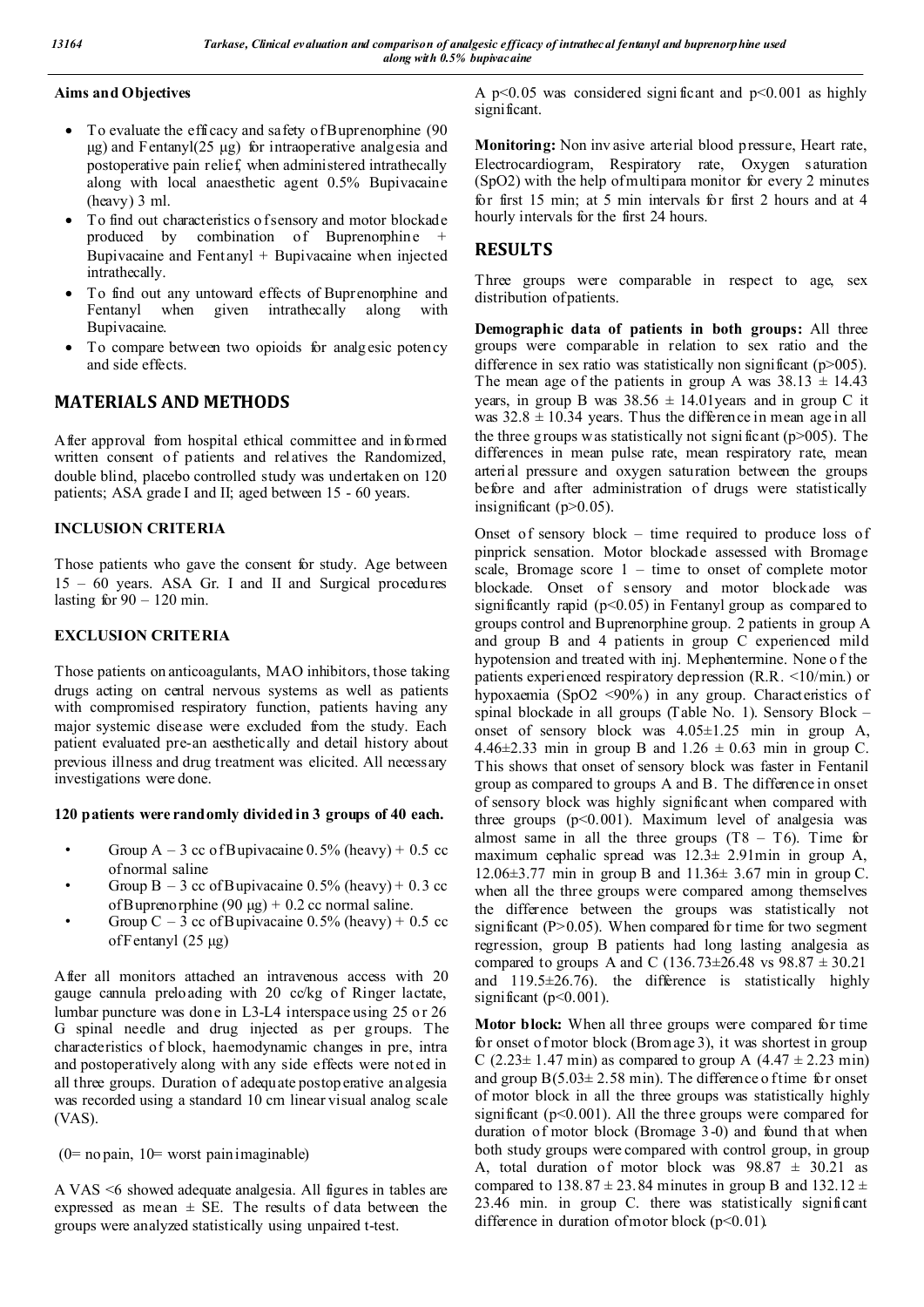| Observations                   | Group A           | Group B            | Group $C$          |
|--------------------------------|-------------------|--------------------|--------------------|
| Sensory block                  |                   |                    |                    |
| Onset of sensory<br>a)         | $4.05 \pm 1.25$   | $4.46 \pm 2.33$    | $1.26 \pm 0.63$    |
| analgesia (min.)               |                   |                    |                    |
| Maximum level of<br>b)         | $T6(T4-T8)$       | $T4(T4-T8)$        | $T4(T4-T8)$        |
| analgesi a (segment)           |                   |                    |                    |
| Time for maximum<br>c)         | $12.3 \pm 2.91$   | $12.06 \pm 3.77$   | $1136 \pm 3.67$    |
| cephalic spread (min.)         |                   |                    |                    |
| Time for two segment<br>d)     | $115.5 \pm 11.62$ | $136.73 \pm 26.48$ | $119.5 \pm 26.76$  |
| regression (min.)              |                   |                    |                    |
| Motor block                    |                   |                    |                    |
| Time for onset of<br>a)        |                   |                    |                    |
| mot or block (Bromage 3)       | $4.47 \pm 2.23$   | ± 2.58<br>5.03     | $2.23 \pm 1.47$    |
| Duration of motor<br>b)        |                   |                    |                    |
| block (Bromage $3-0$ ) in min. | $98.87 \pm 30.21$ | $138.87 \pm 23.84$ | $132.12 \pm 23.46$ |

### **Table no. 1. Showing characteristics of spinal blockade in all groups**

**Table no 2. Showing quality of surgical analgesia in all groups.**

| Groups  | Excellent |               | Fair |               | Poor |               |
|---------|-----------|---------------|------|---------------|------|---------------|
|         | No.       | $\frac{0}{0}$ | No.  | $\frac{0}{0}$ | No.  | $\frac{0}{0}$ |
| Group A | 24        | 60            |      | 40            |      |               |
| Group B | 35        | 87.5          | 05   | 12.5          |      |               |
| Group C | 36        | 90            | 04   | ۱0            |      |               |

Excellent – no complaints of pain intraoperatively; Fair – minimal pain, requiring supplement analgesia;

Poor – general anaesthetic has to be administered

### **Table no. 3. Showing duration of adequate postoperative analgesia in all groups**

| Groups  | Duration of analgesia (hrs) | p-value   |
|---------|-----------------------------|-----------|
| Group A | $2.7 \pm 0.78$              | P < 0.001 |
| Group B | $10.34 \pm 3.70$            | P < 0.001 |
| Group C | $5.43 \pm 1.31$             | P < 0.001 |

 $P < 0.001 -$ highly significant

### **Table no. 4.showing Intraoperative side effects in all groups**

| Side effects           | Group A<br>$\%$<br>No. | Group B<br>$\%$<br>No. | Group C<br>$\%$<br>No. |
|------------------------|------------------------|------------------------|------------------------|
| Level of consciousness |                        |                        |                        |
| 1                      | 38<br>95.0             | 24<br>60               | 26<br>65               |
| $\overline{2}$         | 02<br>5.0              | 35.0<br>14             | 35.0<br>14             |
| 3                      | 0                      | 02<br>65.0             | 0                      |
| $\overline{4}$         | O                      | 0                      | 0                      |
| Pruritus               | 0                      | 2<br>5.0               | 15.0                   |
| Nausea                 | 7.5                    | 10.0<br>4              | 7.5                    |
| Vomiting               | 5.0<br>2               | 3<br>7.5               | 7.5                    |
| Hy potension           | 2.5                    | 2.5                    | 5.0                    |
| Respiratory depression | 0                      | 0                      | 0                      |

Level of consciousness

1- Awake & alert

2 -Drowsy, responding to verbal command

3 -Drowsy, responding to physical stimulus

4 -Un arousable

### **Table no. 5.Incidence and comparison of intraoperative complications in Fentanyl group with other studies**

| Authors       | Dose       |       |       | Intra operative Side effects Pruritus nausea | vomiting | bra dv<br>hy po | drows1 | resp depr |
|---------------|------------|-------|-------|----------------------------------------------|----------|-----------------|--------|-----------|
| Buvanendran   | $25 \mu g$ | 36.4% | -     |                                              | 4.5%     | $7.5\%$         |        |           |
| D. Shende     | $15 \mu$ g | 15%   | 30%   | -                                            |          | 20%             |        |           |
| Sergio D.     | $25 \mu$ g | 40%   | 6.6%  | 6.6%                                         |          | 8%              |        |           |
| Montserrat R  | $25 \mu g$ | 21%   | 5.33% | 5.3%                                         | 58%      | 16%             |        | 31.6%0    |
| H. Usmani     | $25 \mu$ g | 10%   | 10%   | 6.6%                                         | 10%      | $2\%$           | 6.6%   |           |
| Present study | $25 \mu g$ | 12.5% | 2.5%  | 5%                                           | 10%      | 10%             |        |           |

Hypo – hypotension, brady – bradycardia; drowsi – drowsiness; resp depr- respiratory depression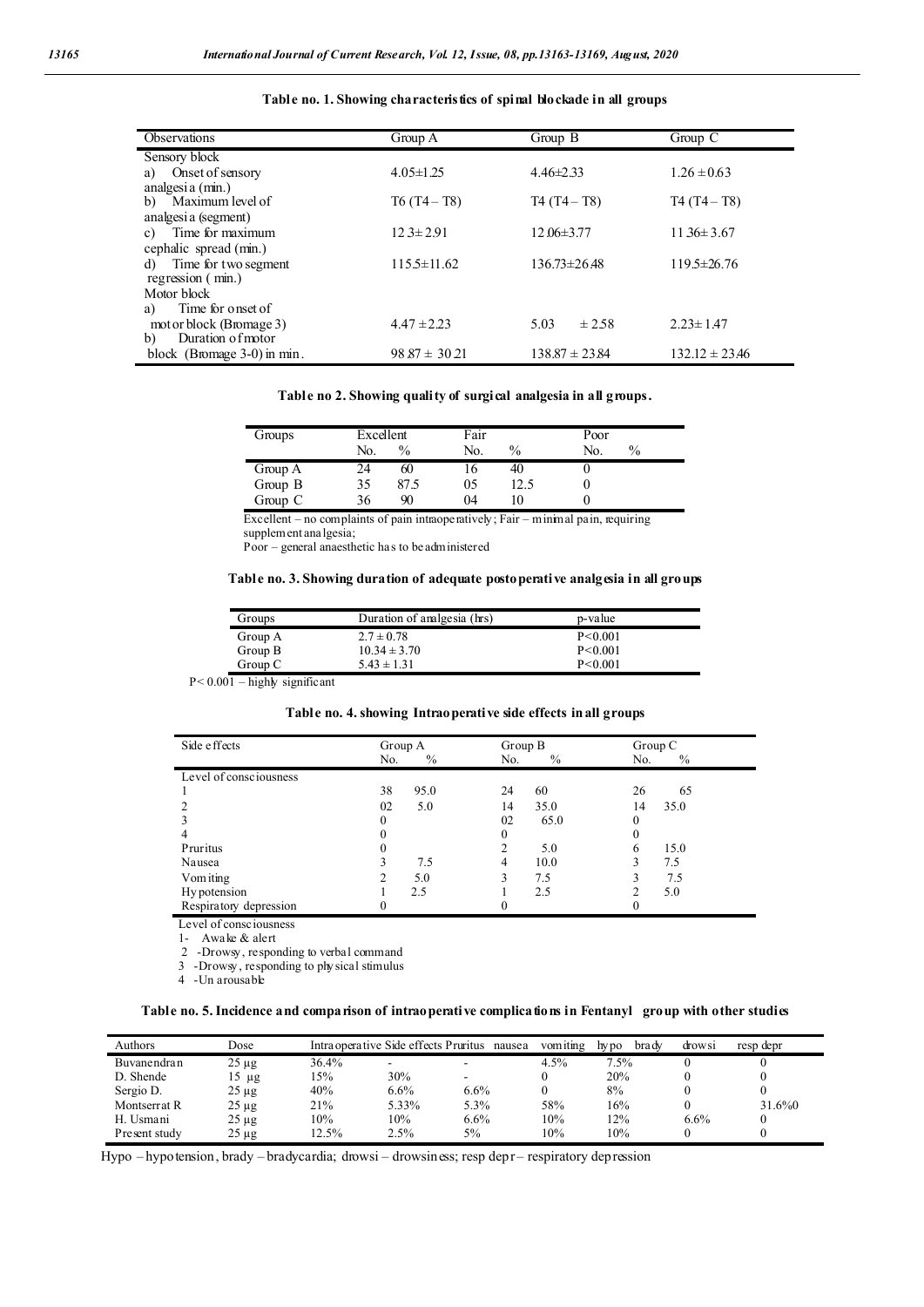| Dose                      |       | Intraoperative Side effects Pruritus nausea vomiting |         |       | hypoten bradycar drowsi resp depr |  |
|---------------------------|-------|------------------------------------------------------|---------|-------|-----------------------------------|--|
| $300\mu g$                | 10%   | 10%                                                  | 8%      | 7.5%  | $5\%$                             |  |
| 4%<br>$300 \mu g$         | 4%    | 4%                                                   | 6%      | 10%   |                                   |  |
| $4\sqrt{6}$<br>$300\mu$ g | 8%    | 8%                                                   | $7.5\%$ | 13%   | 20%                               |  |
| $200\mu$ g                | 13.3% | 15%                                                  | $4\%$   | 6%    | $26.6\%$                          |  |
| $5\%$<br>$50 \mu g$       | 4%    | $7.5\%$                                              |         | 12.5% | 14%                               |  |
| 5%<br>$90 \mu g$          | 5%    | $7.5\%$                                              | 10%     | 15%   | $5\%$                             |  |
|                           |       |                                                      |         |       |                                   |  |

**Table no.6. Incidence and comparison of intraoperative complications in Buprenorphine group with other studies**

Hy po – hypotension, brady – bradycardia; drowsi – drowsiness; resp depr – respiratory depression

When groups were compared for quality of intraoperative surgical analgesia we found that 60% of patients in group A, 87.5% patients in group B and 90% patients in group C had excellent surgical analgesia and 40% of patients in group A, 12.5% patients in group B and 10% of patients in group C had fair surgical analgesia while no patients from all the three groups were having poor analgesia. That means most of the patients from group C were having excellent surgical analgesia.

Mean change in pulse rate in group A was 2.5 and that in group B was 2.7 and in group C it was 5.25. This difference was statistically not significant  $(P>0.05)$ . No change in systolic blood pressure was observed in 17.5%, 12.5% and 12.5.5% of patients in groups A, B and C respectively While 7.5% of patients in group A, 10% of patients in group B, 10% of patients in group C had hypotension (fall in systolic blood pressure by  $> 30$  mm of Hg), which was treated with injection Mephenteramine. Duration of adequate postoperative analgesia (table no. 3). The duration of postoperative pain relief was calculated from the difference between duration of analgesia and duration of surgery. When all the three groups were compared, the duration of postoperative analgesia was longer duration in group B  $(10.34 \pm 3.70 \text{ hrs})$ , followed by group C  $(5.43 \pm 1.31$ hrs.) as compared to group A $(2.7 \pm 0.78$  hrs). The difference in the mean duration of postoperative analgesia between all the groups is statistically highly significant ( $p <$ 0.001) Quality of surgical analgesia (Table no. 2). We assessed quality of surgical analgesia in intraoperative period, it was excellent in 60% of patients in group A while 87.5% and 90% of patients in group B and C. Quality o f analgesia was fair in 40% of p atients in g roup A while 12.5% and 10% of patients in groups B and C. while there was no patients having poor quality surgical analgesia in all three groups. Excellent – no complaints of pain intraoperatively, Fair – minimal pain, requiring supplement analgesia, Poor – general anaesthetic has to be administered.

### **Intraoperative changes in pulse rate in all groups**

Mean change in pulse rate in group A was 2.5 and that in group B was 2.7. This difference was statistically not significant ( $(P > 0.05)$ . 15% patients in group A, 7.5% of patients in group B and 10% of patients in group C had mild bradycardia which was treated with inj. Atropine. Intraoperative changes in blood pressure in all groups. No change in systolic blood pressure was observed in 17.5%, 12.5% and 12.5.5% of patients in groups A, B and C respectively. While 7.5% of patients in group A, 10% of patients in group B, 10% of patients in group C had hypotension (fall in systolic blood pressure by  $> 30$  mm of Hg), which was treated with injection Mephenteramine. Mean respiratory rate in pre/intra/postoperative period in all groups All patients in the three groups were compared for mean respiratory rates in pre, intra and postoperative period.

Preoperative mean respiratory in group A was  $16.53 \pm 0.89$ breaths/min, in group B was 16.73±1.11breaths/min and in group C was 16.73±1.11breaths/min. Intraoperative mean respiratory rate in groups A,B and C was  $16.29 \pm 0.17$ ,  $16.67 \pm$ 0.05 and  $16.43 \pm 0.10$  breaths/min respectively. While postoperative mean respiratory rate in groups A,B and C was  $16.40 \pm 0.1$ ,  $16.58 \pm 0.03$  and  $16.75 \pm 0.03$  breaths/min respectively. There were no changes in respiratory rate. The mean respiratory rate in all the groups was comparable and found to be non significant ( $P > 0.05$ ). Duration of adequate postoperative analgesia (Table no. 3): The duration of postoperative pain relief was calculated from the difference between duration of analgesia and duration of surgery. The difference in the mean duration of postoperative analgesia between all the groups is statistically highly significant ( $p <$ 0.001). Incidence of intraoperative side effects (Table no. 4). The data in table no.4 shows that in cidence of the side effects in the intraoperative period was not high in group A, B and group C except that of emetic sequelae. The incidence of urinary retention was found in groups A, B, and C and was 2.5% in all the three groups. The incidence of postoperative headache was found in groups A, B and C and it was 5%, 2.5% and 2.5% respectively. Backache was found in groups A and C only and the incidence was 2.5% in both the groups.

# **DISCUSSION**

One of the primary aims of anaesthesia is to alleviate the patient's pain and agony, there by permitting the performance of surgical procedures without any discomfort. But any expertise acquired in this field should be extended into the postoperative period, which is the period o f severe, intolerable pain requiring attention. The intensity of postoperative pain depends on the nature of surgery and the duration of surgical procedure. It is more severe in the first 10 hours after operation (Gjessing and Tomlin, 1979). It is also well known that when pain is treated prophylactically (pre emptive), the amount of drug required is considerably less than that which would be required, if treatment is delayed until the pain becomes apparent. Mean age in group A was,  $38.13 \pm 14.43$ ; in group B was,  $38.56 \pm 14.01$ ; in group C, was  $32.8 \pm 10.34$ . Thus, all three groups were comparable in age. All the groups were comparable in the sex and type of surgery.

**Time of onset of sensory analgesia:** When groups A and C and groups B and C were compared for time of onset of sensory block, the difference was statistically significance  $(p<0.001)$ . We observed that intrathecal Fentanyl – Bupivacaine combination leads to rapid onset of sensory and motor blockade, as could be explained by highly lipophilic nature of drug and synergism between opioids and local anaesthetics. Similar results were observed by Monstserrat Rue et al (1996),  $13.5 \pm 4.2$  min in control group and  $10.1 \pm 0.8$ min in Fentanyl group, Hammad Usmani et al (2003),  $3.19 \pm$ 0.8 minutes in control group as compared to  $2.10 \pm .12$  in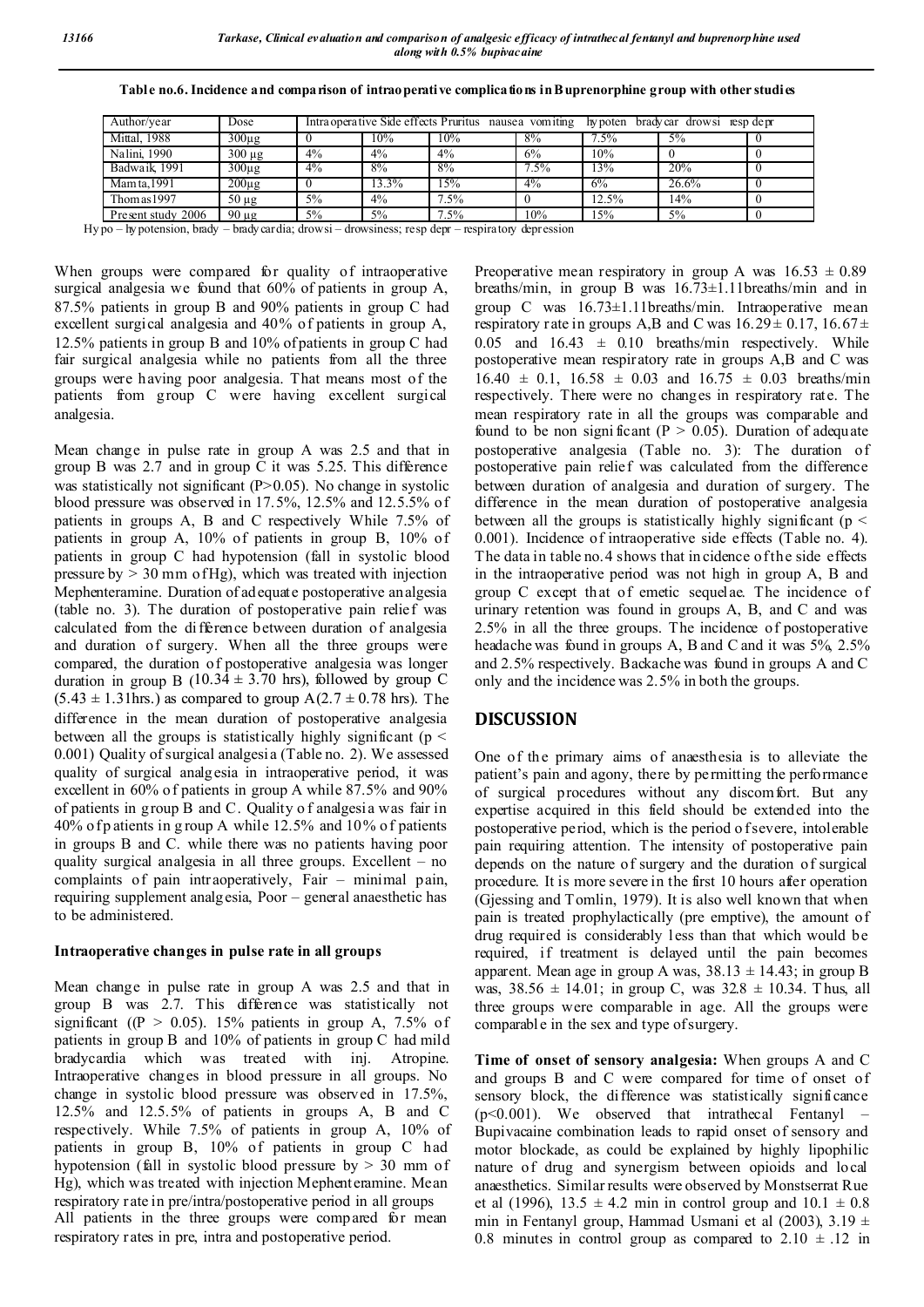Fentanyl group. In all studies the difference was statistically highly significant (p<0.001) W. Thomas, V. Abraham, B. Kaus in 1997, observed onset of analgesia with 50 µg Buprenorphine and 3 cc Bupivacaine. The mean time of onset of analgesia was  $2.37 \pm 0.56$  minutes in study group and  $6.37 \pm$ 2.05 minutes in control group. They concluded that there is statistically highly significant difference in the onset of analgesia and that the addition of Buprenorphine hastens the onset of action of Bupivacaine. When both the study groups were compared to each other for time of onset of sensory analgesia, the difference was statistically highly significant. ( $p$ < 0.001). It was attributed to high lipid solubility of Buprenorphine that will enhance the penetration of drug in neuronal tissue and hastens the onset of analgesia. Time for maximum cephalic spread depends on baricity of solution, dose of drug, tilt of table etc. In our study the highest level of cephalic spread was in between  $T4 - T8$ .

Mean time for maximum cephalic spread in-group A was 12.3  $\pm$  2.91 minutes as compared to mean time of 12.06  $\pm$  3.77 minutes in group B and  $11.36 \pm 3.67$  minutes in group C. There was no statistically signi ficant difference between three groups in time taken for maximum cephalic spread.  $(p>0.05)$ We compared our study with D. Shende et al (1998), (6.5 minutes in Fentanyl group as compared to 8.0 minutes in control group) and D. Celleno et al (1988), ( $6.82 \pm 90$  minutes in Buprenorphine group as compared to  $7.8 \pm 1.2$  minutes in control group). The di fference was not statistically significant in both the studies  $(p>0.05)$ .

**Time for two segment regression of sensory block:** In group A, time taken for two segment regression of sensory block was  $115.5 \pm 11.62$  minutes as compared to  $136.73 \pm 26.48$  minutes in group B and  $119.5 \pm 26.76$  minutes in group C. When both study groups were compared with control group, there was statistically significant difference between the time taken for two segment regression of sensory block. ( $p \leq 0.01$ ). We compared our results with Bruce Ben David et al (1997), who observed sensory block regression significantly slower with the addition of intrathecal Fentanyl 10 μg with 1ml of bupivacaine which was  $67.0 \pm 19$  minutes and  $11.0 \pm 3$ minutes in control group. The difference was highly significant  $(p< 0.001)$ .

**Time taken for onset of motor block:** In group A, time taken for onset of motor block (Bromage score 3) was  $4.93 \pm 1.31$ minutes while in group B, time taken for onset of motor block was  $5.06 \pm 2.58$  minutes, in group C, time taken for complete motor block was  $2.23 \pm 1.47$  minutes. When compared with control group, there was statistically significant difference between the all groups in time taken for onset motor block ( $p <$ 0.01). Addition of Buprenorphine and fentanyl to local anaesthetic agents enhances the motor block due to rapid penetration through lipid layers of neurons.

**Total duration of motor block:** When both study groups were compared with control groups, in group A, total duration of motor block (Bromage  $3 - 0$ ) was  $98.87 \pm 30.21$  as compared to  $138.87 \pm 23.84$  minutes in group B and  $132.12 \pm 23.46$  min. in group C. there was statistically signi ficant difference in duration of motor block (p<0.01). Nalini Damle et al, 1990, observed prolonged du ration of sensory and motor block when 300 µg of Buprenorphine added to 1 ml of 5% Lignocaine. As Buprenorphine is lipophilic and dissociates slowly from the opiate receptors, the rate o f removal o f the drug from the site

of action is slow, hence, the prolonged duration of block. (Bullingham, 1981). Akerman et al (1988), Karpal S. et al (1996), demonstrated that opioids when added to local anaesthetic solutions had potentiating effects on local anaesthetics. Harbhej Singh et al (1995) and Montserrat Rue et al (1996), observed similar results when they used Fentanyl with Bupivacaine for intrathecal analgesia.

**Pulse rate changes:** 15% patients in group A, 7.5% of patients in group B, 10% of patients in group C had bradycardia. As compared to study group, incidence of bradycardia is more in group A. Thus, Buprenorphine and Fentanyl does not cause statistically significant alteration in pulse rate but instead saves patients from traction pain and bradycardia (p>0.05). W. Thomas et al, 1997; Nalini et al, 1990; K.P. Chansoria et al, 1987,observed the similar findings in their studies.

### **Blood pressure changes**

When both study groups were compared there was no statistically significant difference in blood pressure when Buprenorphine or fentanyl was added to Bupivacaine ( $p > 0.05$ ). W. Thomas et al, 1997; Nalini damle et al, 1990; K.P. Chansoria et al, 1987, was observed similar results in their studies. Main concern after spinal opiate is respiratory depression. Early respiratory d epression is more common with lipid soluble opioids while late depression is related to the rostral diffusion and mixing of opioids in CSF ( Bullingham et al, 1982). The incidence of respiratory d epression is less with intrathecal Buprenorphine as compared to Morphine due to high lipid solubility and high affinity for opiate receptors, diffusion from spinal cord into the blood stream is slow and does not cause signi ficantly higher plasma concentration to cause respiratory depression when administered intrathecally. Also, Buprenorphine does not reach the bulbar centres with the bulk flow of CSF. Thus, late respiratory depression is not seen. Although, systemic use of Buprenorphine is known to depress the respiratory centres to about the same extent as Morphine. (Budd, 1981; Gunderse et al, 1986)

Incidence o f intraoperative side effects: (Table no. 4). Nausea, vomiting, itching, respiratory depression, dryness of mouth were looked for in all the patients intraoperatively. Since, they are known for complications of intrathecally administered opioids. The number of patients with significant fall in systolic blood pressure  $(> 30 \text{ mm Hg})$  was similar in groups A and C which was statistically significant ( $p<0.05$ ). Hypotension was treated with injection Mephentermine 15 mg intravenously. Incidence and comparison of intraoperative complications in Buprenorphine group with other studies (Table no.5). We found that the incidence of intraoperative complications was very minimal and treatable in control group as well as both study groups. From our observations, it is evident that higher the dose of buprenorphine used, more are the side effects. So in present study, the incidence of intraoperative side effects is reduced by reducing the dose to  $90 \mu$ g.

**Mean duration of post operative analgesia:** In Buprenorphine group, the mean duration of analgesia was highest (620.4  $\pm$  2.25 minutes) as compared to Fentanil group (325.8  $\pm$  78.6 minutes) and control group (162  $\pm$ 46.8 minutes). The difference in the mean duration of analgesia between all the groups was statisti cally highly significant ( $p < 0.001$ ).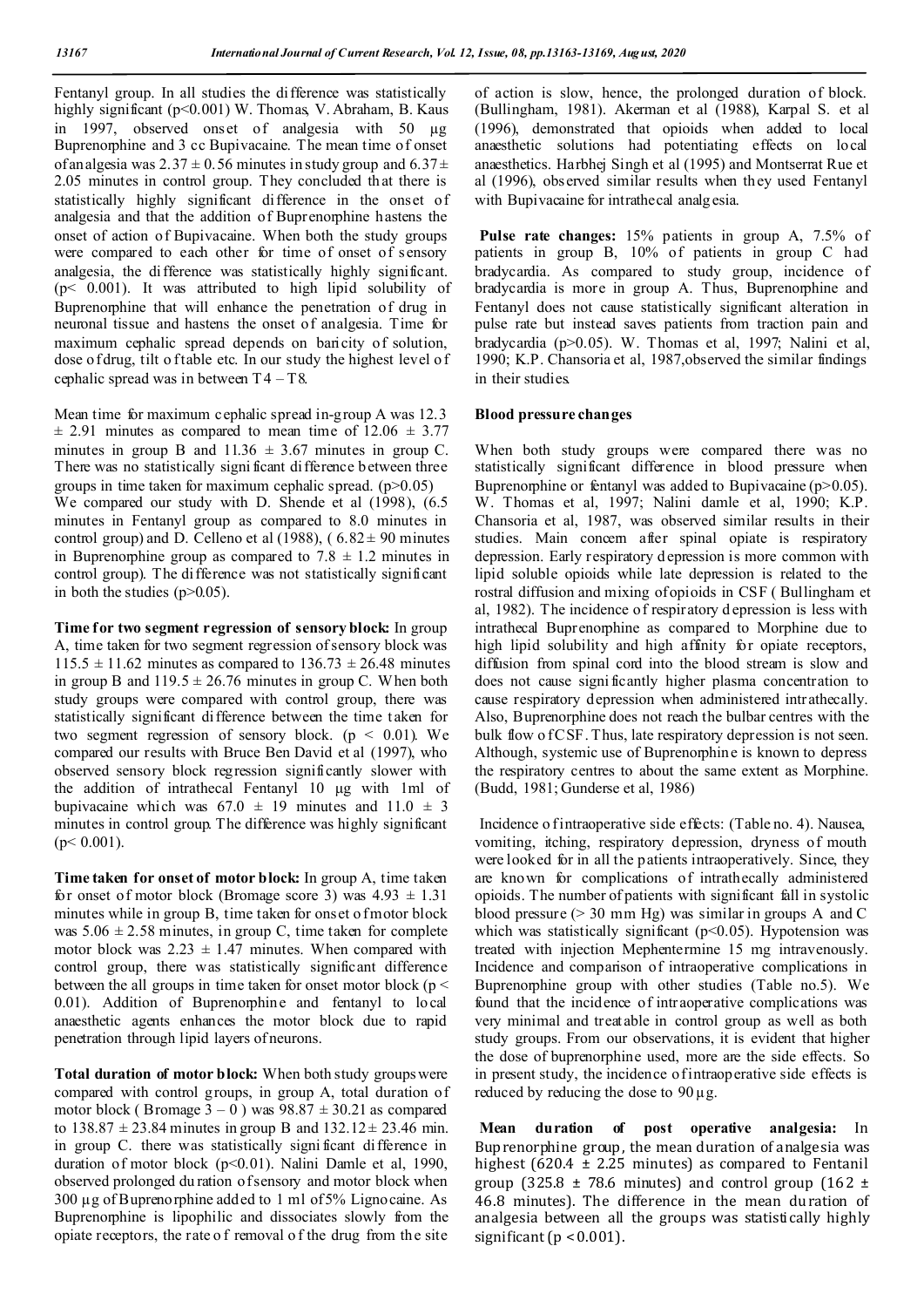Following studies were compared with our study when Buprenorphine – Bupivacaine combination was used N. K. Mittal(1988) - 300  $\mu$ g – 48 hrs, Chansoria(1987) - 30  $\mu$ g – 20 hrs, D. Celleno(1989) - 30  $\mu$ g – 7-8 hrs, H. Usmani(2003) - 60  $\mu$ g – 11 hrs, r.K. Lalla(1997) - 40  $\mu$ g and 80  $\mu$ g – 11 and 22 hrs, W. Thomas(1997 - 50 µg- 15 – 18 hrs, Jagtap(1991 - 300  $\mu$ g – 19 hrs. and in present study we used 90  $\mu$ g and we got 8 – 12 hrs postoperative analgesia with minimal side effects. From above studies, it was observed that Buprenorphine given intrathecally produces longer duration of analgesia with much smaller doses as compared to other routes. So, intrathecal route is excellent for prolonged duration of pain relief with single administration. Buprenorphine is lipophillic and hence, undergoes tissue uptake, low plasma concentrations are achieved quickly, the liver will eliminate most of the drug passing through it but the absolute amount destroyed is small relative to the total quantity in the body. These extensive body stores maintain the plasma concentration over a long time period producing prolonged effect (Cook et al, 1982).

Following studies were compared with our study when Fentanyl – Bupivacaine combination was used

D. Shende(1998) - 15 µg - 184 ± 42 min; Buvendran(1998) -  $25 \mu$ g – 94.5 ± 24.6 min;

H. Usmani(2003) - 25  $\mu$ g - 450  $\pm$  29 min; Montserret(1996) - $25 \mu$ g - 222.1  $\pm$  13.8 min;

H. Singh(1995) - 25  $\mu$ g - 93 ± 22 min; Roxane F(2000) - 40  $\mu$ g - 214.0 ± 120 min.

In our study we used 25 µg dose of Fentanil and found that  $5.43 \pm 1.31$  hours postoperative analgesia. Higher the dose used, more are the side effects observed in above studies. Opioids and local anaesthetics exerts their antinociceptive effect in the spinal cord by different mechanics. The  $\mu$  agonist Fentanyl exerts its action by opening  $K^+$  channels and reducing Ca+ influx, resulting in inhibition of transmitter release. The  $\mu$  - agonists also have a direct postsynaptic effect, causing hyperpolarization and reduction in neuronal activity. Local anaesthetic, Bupivacaine acts mainly by blockade of voltage gated Na+ channels in the axonal membrane. Local anaesthetics may also interfere with synaptic transmission by a pre synaptic inhibition of Ca+ channels in addition to their effects on nerve conduction. A combination of these effects may explain the observed synergism between bupivacaine and fentanyl.

**Number of rescue analgesics required in first 24 hours:** The number of mean rescue analgesics required in group A was  $3.46 \pm 0.62$ , in group B it was  $1.22 \pm 0.42$  and in group C it was  $2.73 \pm 0.58$ . Group A required highest number of rescue analgesics than group B and C and group B required less number of rescue analgesics as compared to group A and C. As Buprenorphine is lipophilic and dissociates slowly from opiate receptors, the rate of removal of the drug from the site of action is slow and hence, the prolonged duration of action of analgesia (Bullingham, 1981) and so patients required less number of rescue analgesics. The difference between control and study groups was statistically highly significant when groups were compared to each other for the number of rescue analgesics required in first 24 hours. ( $p \le 0.001$ ; A vs B, Bvs C and  $\overline{A}$  vs  $C$ ).

## **Conclusions**

From the observations of our study, it can be concluded that-Intrathecal administration of 90 μg Buprenorphine and 25 μg Fentanyl significantly –

- Enhances the onset and duration of sensory analgesia.
- Doesn't alter the characteristics of motor block
- Provides excellent surgical anaesthesia and postoperative analgesia without any significant increase in side effects.
- Allows complete avoidance of conventional parenteral analgesia postoperatively.
- Provides ease of administration and convenience for patient as well as anaesthesiologists.
- Though Buprenorphine provides longer lasting analgesia, Fentanyl had profound analgesic potency with minimal side effects.

# **REFERENCES**

- Biswas, B. N. Rudra, A. et al., 2002. Comparative Study between effects of intrathecal midazolam and fentanyl on early postoperative pain relief after inguinal herniorrhaphy. *J. Anaesthesia & Clinical Pharmacology.,* 18(3); 280-283.
- Ben David B, Soloman E: Intrathecal fentanyl with small dose bupivacaine – better anaesthesia without prolonging recovery. Anaes. Analg., 1997, 85 (3): 560 – 5
- Buvanendran Asokumar, L. Michael Newman, et al: Intrathecal bupivacaine reduces pruritus and prolongs duration of fentanyl analgesia during labor: A prospective, randomized controlled trial. Anaesthesia & Analgesia 1998' 87: 1309-15.
- Capogna G, Celleno D, Tagariello V, et al: Intrathecal buprenorphine for postoperative analgesia in the elderly patient. Anaesthesia 1988; 43:128 - 30.
- Catherine O.Hunt J. Stephen Naulthy, et al: Perioperative analgesia with subarachnoid fentanyl-bupivacaine for cesarean delivery. Anesthesiology, 1989, 71: 535-540.
- Celleno D. et al: Spinal Buprenorphine for postoperative analgesia after caesarean section, Acta Anaesthesiologica Scandevania, April 33(3), 236 – 8; 1989.
- Chansoriya, Singh B.P., Chauhan S. Intrathecal Buprenorphine for postoperative p ain relief. Indian journal o f Anaesthesia, 35 (5), 332; 1987.
- Shende, D. G. M. Cooper and M. I. Bowden, 1998.The influence of intrathecal fentanyl on the characteristics o f subarachnoid block for Caesarean section. Anaesthesia, 53, 702-710.
- Fernandez-Galinski D, Rue M, Moral et Al. 1996. Spinal anaesthesi a with bupivacaine and fentanyl in geriatric patients. Anesthesia & Analgesia 83:537 - 41.
- Varrassi, G. D. Celleno, G. Capognia et al. 1992. Ventilatory effects of subarachnoid fentanyl in the elderly. Anaesthesia, Vol. 47, Pages 558-562.
- Hammad Usmani, A. Quadir, M.M.H. et al. 2003. Intrathecal buprenorphine – bupivacaine versus intrathecal fentanyl – bupivacaine : An evaluation of analgesic efficacy and common side effects. *J. Anaesthesia & Clinical Pharmacology*; 19(2): 183-186.
- Harbhej Singh, Jay Yang et al. 1995. Intrathecal fentanyl prolongs sensory bupivacaine spinal block. Canadian Journal of Anaesthesia; 42: 11 : 987-91.